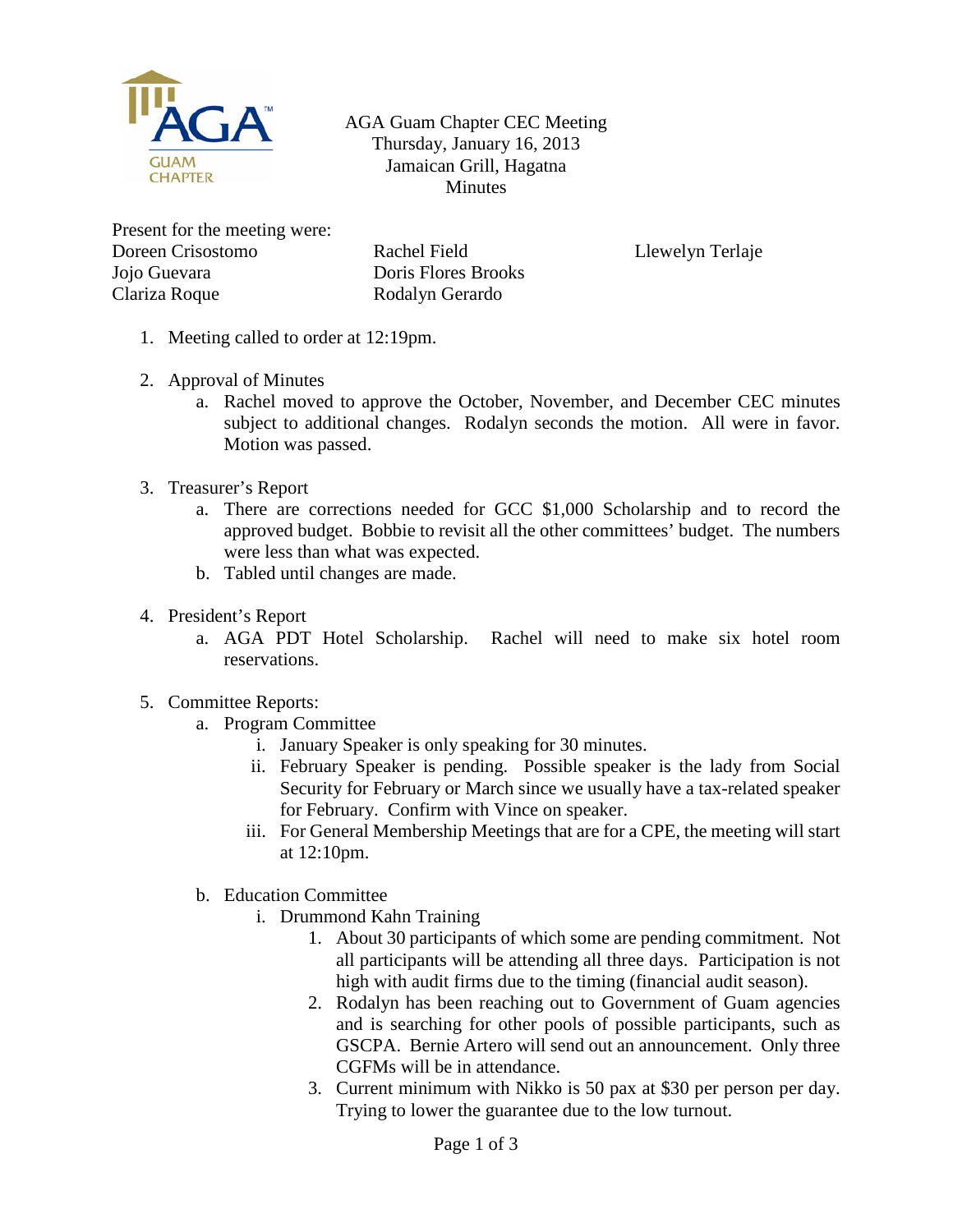- 4. AGA Guam Chapter is locked in for \$8,500 for Drummond Kahn, which includes airfare and lodging.
- 5. As incentive for CGFM to attend the training, it was proposed that AGA – Guam Chapter will sponsor them to attend this training. Active CGFMs are afforded \$50 off on the next training should they attend the Drummond Kahn training. Assuming we can't lower the guarantee at Nikko, we will offer this.
- ii. Doreen moved to give AGA Guam Chapter CGFMs free registration for Drummond Kahn Training at no more than \$2,000 to AGA. Jojo seconds the motion. Majority were in favor and one abstained.
- c. CGFM Committee
	- i. Plan on another Governmental Environment refresher.
	- ii. The CGFM Part II Exam refresher course will be scheduled for next program year.
	- iii. Working on CGFM month Proclamation in February meeting.
- d. Membership & Early Careers Committee
	- i. For membership, AGA-Guam Chapter has 198 current members and 27 who are suspended. The suspended members have been emailed. GHURA called today and mentioned that they have renewed, but are still shown as suspended. Erica Torres will be providing the listing and the invoice that was paid. Will update everyone on this matter's status.
- e. Accountability Committee
	- i. AGA-Guam Chapter received a Certificate of Excellence for CCR.
	- ii. Clariza to send Ricky the certificate for website posting.
- f. Community Service Committee
	- i. Donation to Philippines Typhoon Haiyan yet to be confirmed if it will be hand-delivered to Manila.
	- ii. Donation to Palau Red Cross Recipient yet to be identified. Doris will contact Palau Public Auditor Nino to get a contact.
	- iii. December 2013 Activity Sugar Plum Tree c/o Ms. Bobbie, awaiting for her report; Red Kettle Bell Ringing at Cost-U-Less was successful.
	- iv. For January 2014, Community Service Outreach with GAIN (Guam Animals In Need) has yet to be finalized and announced.
- g. Scholarship Committee
	- i. There are four winners for the Fall 2013 Scholarship. One of the applicants was not awarded the scholarship because they were a Criminal Justice Major. Though a Public Admin Minor was listed on the application, this minor was not noted on their transcript.
	- ii. The winners' notice of award and acceptance will be sent on Tuesday, January 21<sup>st</sup>. Scholarship winners may bring one guest during the